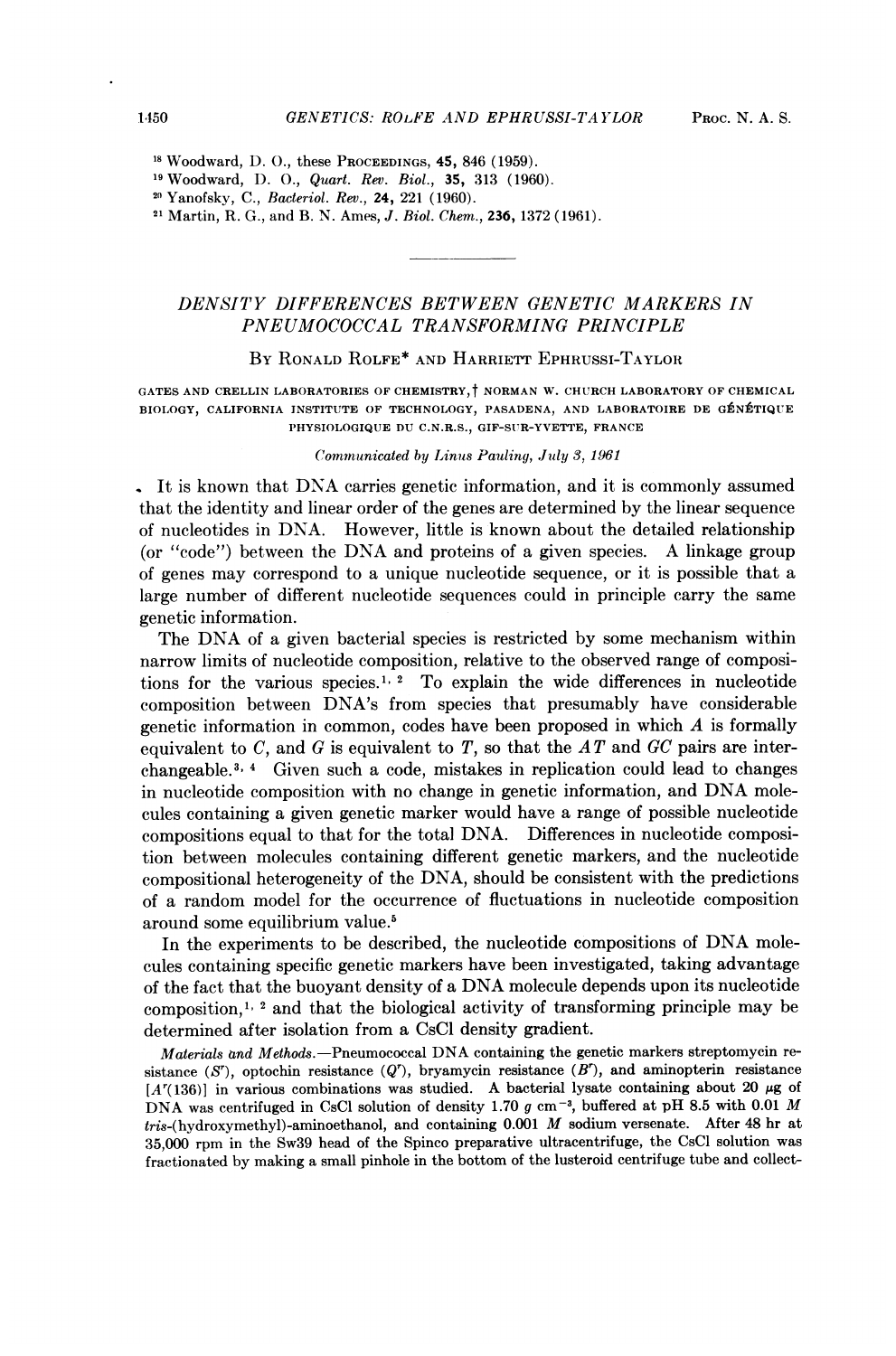ing the effluent drops individually. The relationship between CsCl solution density and drop number was established by refractive index measurements<sup>6</sup> of individual drops (Fig. 1). The drops were assayed for biological activity as follows: One milliliter of <sup>a</sup> culture of receptor strain R36A, grown to maximal competence and chilled, was added to <sup>a</sup> cold test tube containing 0.01 ml of the CsCl drop to be assayed. The mixture was incubated 20 minutes at 37°C, chilled, and



FIG. 1.—The relationship between CsCl drop number and refrac-<br>tive index, for the various experiments. Refractive indices for sodium D light at  $25^{\circ}\text{C}$ .  $\eta_{15}^{25}$  for effluent CsCl drops are plotted against drop number. The values are correct to within an additive amount which was constant for <sup>a</sup> given experiment. Data from experiments 5, 7, 8, and <sup>10</sup> are presented.

plated on blood agar after appropriate dilution. The plates were incubated 2 hr at  $37^{\circ}\text{C}$ , to allow expression of phenotype, overlayered with an equal volume of antbiotic-containing agar, to select the transformants, and colonies were counted 24 to 36 hr later. Antibiotics used were dihydro streptomycin (200  $\mu$ g/ml), bryamycin<sup>7</sup> (1.5  $\mu$ g/ml), optochin (5  $\mu$ g/ml), or aminopterin (0.75  $\times$  $10^{-5}$  M). Reaction of the cells with the DNA is restricted to 10 min, which is the duration of competence of the receptor strain under the culture conditions used.

The number of transformants for <sup>a</sup> given marker in the assay system was proportional to the DNA concentration, in the range employed in these experiments. Ratios of numbers of transformants for the different markers found in replicate cultures were constant for <sup>a</sup> given medium and DNA preparation, and were independent of DNA concentration. However, these ratios were not completely independent of CsQl and other ion concentrations in the medium and it was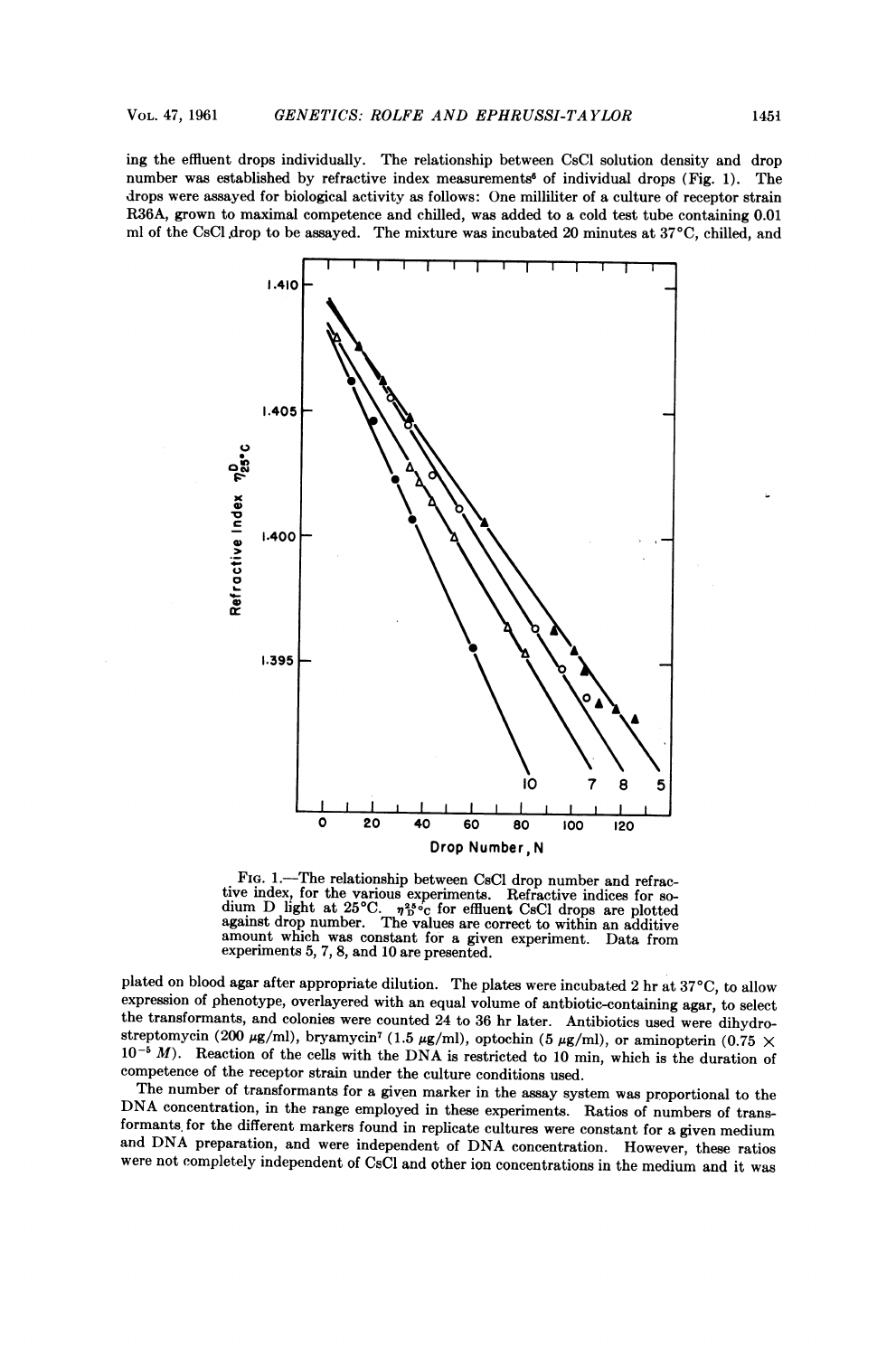found necessary to employ a standard amount of the CsCl solution in the assay culture. Differences in CsCl concentration of the drops from opposite ends of the density gradient were insufficient to modify the transformation ratios.

Density-gradient distributions of transforming activity for the different genetic markers have been plotted according to the following expression:

$$
F(N) = \mathrm{T}(N)/\sum_{N} T(N) \tag{1}
$$

where  $F(N)$  is the frequency of transformation for the Nth drop, and  $T(N)$  is the absolute number of transformants for the given marker obtainable from the Nth drop. Mean drop number  $\bar{N}$ and variance  $\sigma^2$  were determined for each density-gradient distribution using the formulae

$$
\bar{N} = \sum_{N} N F(N) \tag{2}
$$

$$
\sigma^2 = \sum_N (N - \bar{N})^2 F(N) \tag{3}
$$

Variances expressed in drops<sup>2</sup> were converted to variances in  $gm^2$  cm<sup>-6</sup> using the relationship

$$
\bar{\sigma}^2 = \left(\frac{d\rho}{dN}\right)^2 \sigma^2 \, \text{gm}^2 \, \text{cm}^{-6} \tag{4}
$$

where  $d\rho/dN$  is the density gradient. In units of gm<sup>2</sup> cm<sup>-6</sup>, variances are characteristic for a given DNA sample, independent of the density gradient.

Results.-DNA molecules containing different genetic markers occupy different portions of the density-gradient distribution of the total DNA of pneumococcus. This can be seen in Figure 2, which shows the density-gradient analysis of a sample of genetically marked DNA, simultaneously labeled with  $P^{32}$ . Comparing the distributions of  $P^{32}$  and of biological activity for streptomycin resistance, we observe that the marker  $S<sup>r</sup>$  is associated with DNA molecules which have an average buoyant density greater than that of the bulk of the DNA. In addition, the density-gradient distributions of the S<sup>t</sup> and B<sup>t</sup> marked molecules differ from each other, and are considerably narrower than the distribution for the total DNA. Density-gradient distributions for pairs of unlinked genetic markers were compared in several experiments (Figs. 2-5), and significant differences in mean drop number  $\bar{N}$  were detected for all pairs except  $(S^r, A^r)$ . Density differences (Table 1) between pairs

| r.<br>г<br>v. |  |
|---------------|--|
|---------------|--|

TABULATED PARAMETERS\* FOR DENSITY-GRADIENT D)ISTRIBUTIONS

|       |                                                                                                |                                   |                                    | OF GENETICALLY MARKED PNEUMOCOCCAL DNA                                         |                                     |                                                                     |                                                                                                                                 |
|-------|------------------------------------------------------------------------------------------------|-----------------------------------|------------------------------------|--------------------------------------------------------------------------------|-------------------------------------|---------------------------------------------------------------------|---------------------------------------------------------------------------------------------------------------------------------|
|       |                                                                                                |                                   |                                    |                                                                                |                                     | $-\Delta \rho(S^r, m)$ gm cm <sup>-3</sup> $\times$ 10 <sup>4</sup> |                                                                                                                                 |
| Expt. | $d\rho/dN$<br>gm cm <sup><math>-3</math></sup> drop <sup><math>-1</math></sup><br>$\times 103$ | Marker                            | $N_m$ drop<br>number<br>$\pm 0.01$ | $gm^2 \cdot \frac{\tilde{\sigma} m^2}{cm^2} \approx \times$<br>10 <sup>6</sup> |                                     |                                                                     | $\frac{d \log T_{S^r}/T_m}{d\rho} \frac{(N_m - N_{S^r})}{\times d\rho/dN} - \frac{d \ln T_{S^r}/T_m}{d\rho} \tilde{\sigma}_m^2$ |
| 5     | 1.37                                                                                           | $S^r$<br>Qr                       | 76.706<br>77.086                   | 3.1<br>2.9                                                                     | $\cdots$<br>80                      | $\cdots$<br>5.2                                                     | $\cdots$<br>5.5                                                                                                                 |
| 10    | 2.10                                                                                           | $S^r$<br>$\frac{Q^r}{A^r}$        | 42.818<br>42.994<br>42.809         | 3.1<br>3.3<br>3.1                                                              | $\cdots$<br>57<br>57                | $\cdots$<br>3.8<br>4.0                                              | $\cdots$<br>4.2<br>4.2                                                                                                          |
| 8     | 1.54                                                                                           | $S^r$<br>$B^r$<br>P <sub>32</sub> | 70.866<br>71.512<br>71.906         | 3.7<br>4.7<br>5.5                                                              | $\cdot$ $\cdot$ $\cdot$<br>123<br>. | $\cdots$<br>10<br>$\cdots$                                          | $\cdots$<br>10.6<br>$\cdots$                                                                                                    |
|       | 1.63                                                                                           | $S^r$<br>Br                       | 58.153<br>58.905                   | 7.2<br>63                                                                      | $\cdots$<br>141                     | $\cdots$<br>12.2                                                    | $\cdots$<br>22                                                                                                                  |

\* The following are tabulated:  $d\rho/dN$  gm  $m^{-3}$  drop<sup>-1</sup>: the gradient of CsCl-solution density  $\rho$  with drop number  $N$ ;  $\overline{N}_m$ : mean drop number for the distribution of biological activity for the genetic marker  $m$ ;  $\overline{\sigma}_m$ <sup>2</sup> gm<sup>2</sup> cm<sup>-6</sup>: variance of the distribution of biological activity for the marker  $m$ ;  $T_{8r$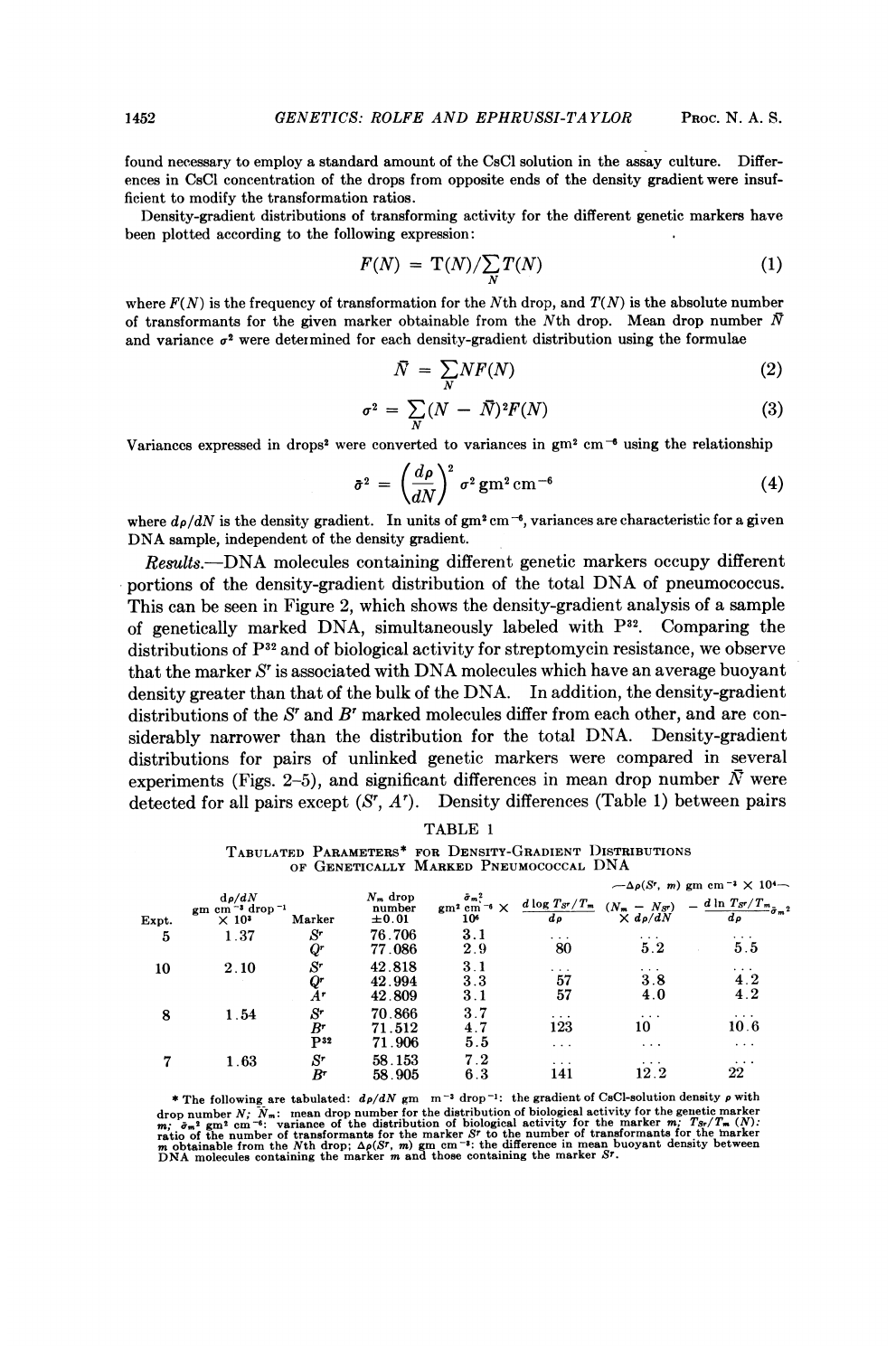

FIG. 2.-Equilibrium density gradient distributions for genetically marked, <sup>32</sup>P containing pneumococcal DNA. D. pneumoniae carrying the genetic markers for streptomycin resistance  $S<sup>r</sup>$ , and bryannycin resistant  $B<sup>r</sup>$ , was grown in a medium containing 3P. Genetically marked DNA labeled to the extent of one  $32P$  atom per 10 molecules was isolated from these organisms and studied in the CsCl density gradient. Distributions of radioactivity and of biological activity for each marker were determined. For the markers  $S<sup>r</sup>$  and  $B<sup>r</sup>$  transformation frequency  $F(N)$ is plotted against effluent drop number  $N$ . For  $^{32}P$  activity, the fraction of total counts multiplied by the factor 1.55 is plotted against N.

of markers  $\Delta \rho(A, B)$  were determined from differences in mean drop number  $\Delta \bar{N}(A ,B)$  and the density gradient  $d\rho/dN$  using the relationship

$$
\Delta \rho(A,B) = \Delta N(A,B) \left( \frac{d\rho}{dN} \right) \tag{5}
$$

For the markers S', Q' and A', the density gradient distributions of biological activity are unimodal and not grossly asymmetrical.<sup>8</sup> Due to differences in drop size, the values of  $d\rho/dN$  and the width of the marker distributions measured in drops differed in different experiments. However, as can be seen in Table 1, the variances of the distributions for the different markers in a single experiment, and for the same marker in different experiments, were closely similar when expressed in  $gm^2 cm^{-6.9}$ 

If the DNA molecules containing a given genetic marker are homogeneous in density and molecular weight, their density-gradient distribution will be gaussian. Gaussian character cannot be judged directly from the few observed points for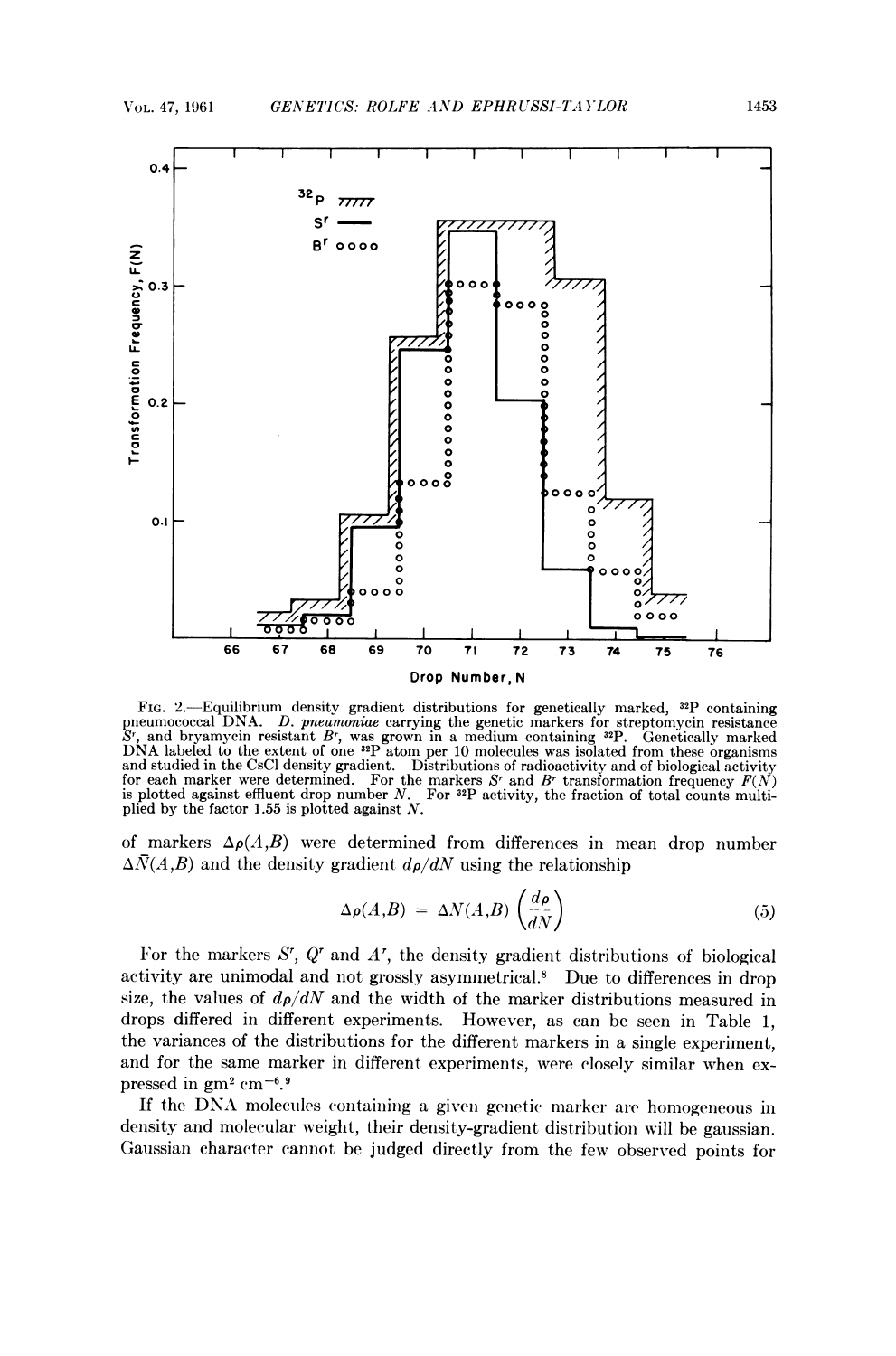

each marker distribution. However, a study of ratios of numbers of transformants for pairs of genetic markers  $(T_A/T_B)$ , as a function of drop number N, suggests that the density-gradient distributions may be gaussian.

Assume that the density-gradient distributions for the genetic markers  $A,B$  are gaussian with equal variances. If  $\rho$  is solution density,  $C_i(\rho)$  is the concentration at  $\rho$  of molecules carrying the marker i, and  $\rho_i$  is the buoyant density of these molecules, we can write

$$
C_i(\rho) = C_i(\rho_i) \exp\left(-\frac{(\rho - \rho_i)^2}{2\bar{\sigma_i}^2}\right)
$$
\n
$$
\bar{\sigma_i}^2 = \bar{\sigma}^2; \quad i = A, B
$$
\n(6)

Then the logarithm of the ratio  $C_A/C_B$  should be a linear function of solution density  $\rho$ 

$$
\ln \frac{C_A}{C_B} (\rho) = \alpha \rho + \beta;
$$
  

$$
\alpha = \frac{\Delta \rho(A, B)}{\bar{\sigma}^2}, \tag{7}
$$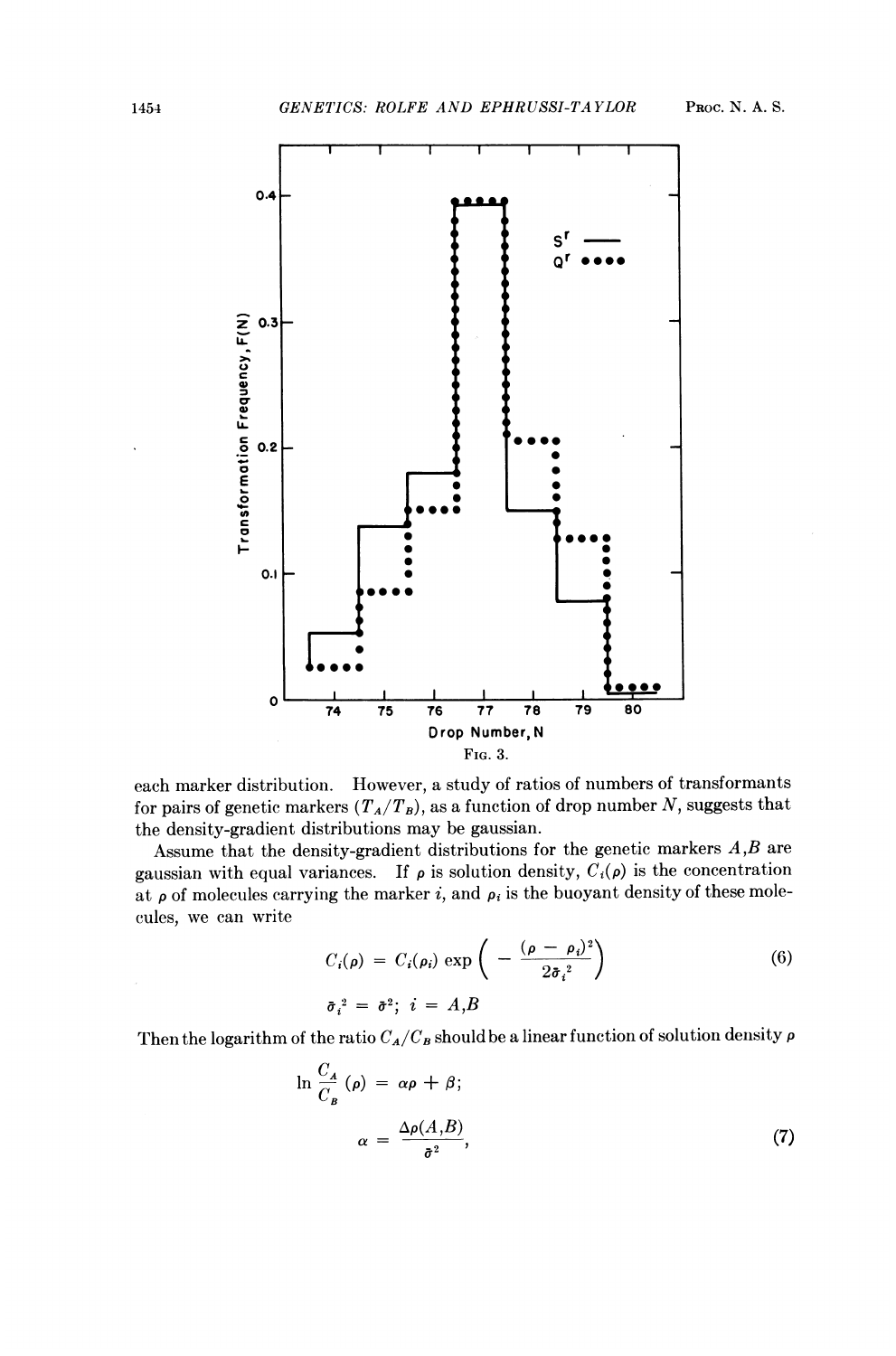

Plots of log  $(T_A/T_B)$  versus drop number N for the various pairs of genetic markers are fairly linear (Figs. 6-8). Since we may write

$$
\ln (C_A/C_B) = 2.3 \log (T_A/T_B) + \text{constant}
$$
 (8)

the density difference  $\Delta \rho(A, B)$  may be calculated from the slope  $[d \log(T_A/T_B)]/dN$ , the density gradient  $d\rho/dN$ , and the variance  $\bar{\sigma}^2$  according to the expression

$$
\Delta \rho(A,B) = \frac{2.3 \frac{d \log (T_A/T_B)}{dN}}{d\rho/dN} \,\,\bar{\sigma}^2 \tag{9}
$$

Density differences between markers calculated on the assumption that the distri-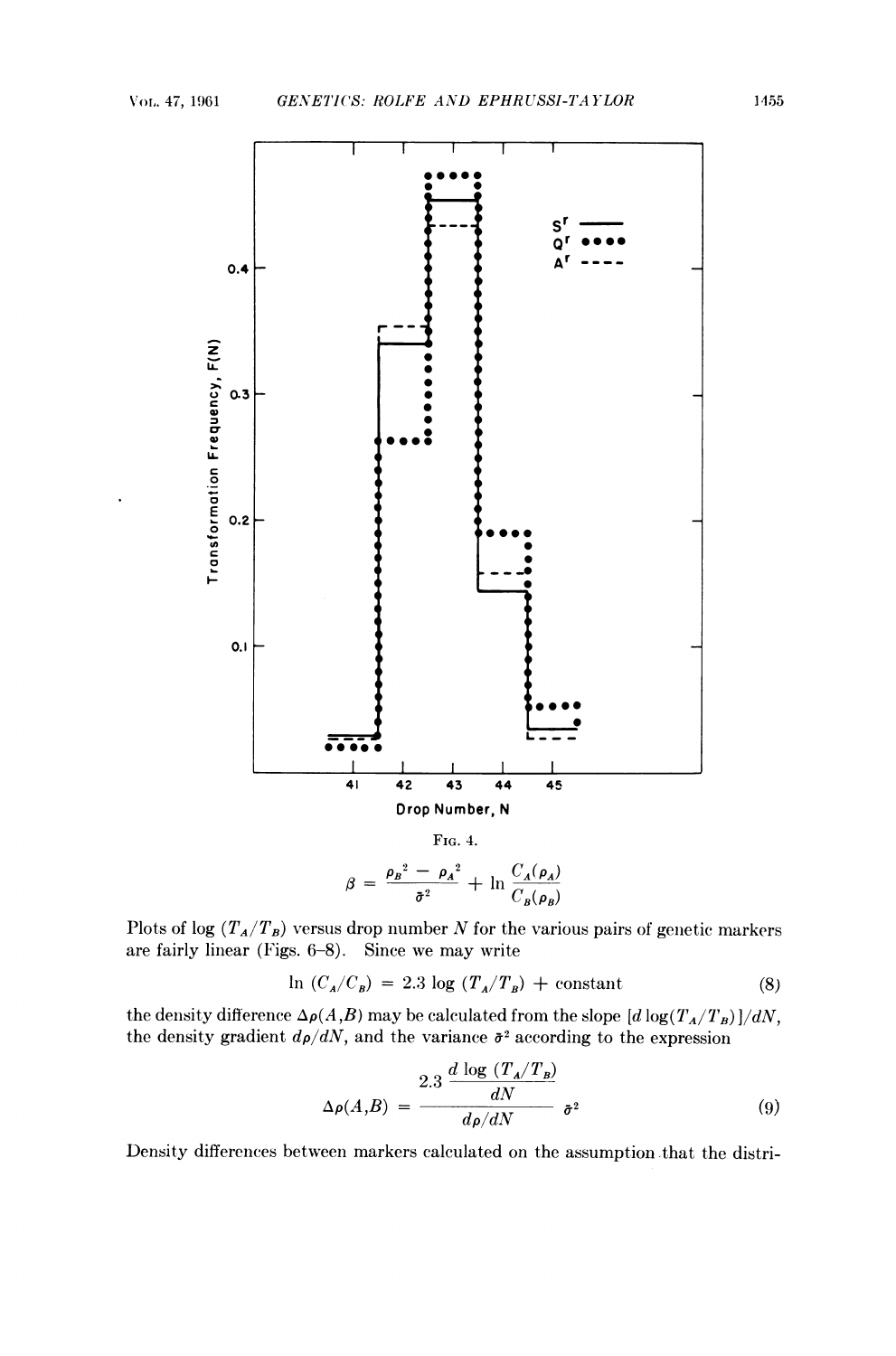

FIG. 5.

FIGS. 3-5.-Equilibrium density gradient distributions of transforming activity for the genetic markers  $S<sup>r</sup>$ ,  $Q<sup>r</sup>$ ,  $B<sup>r</sup>$ . For the different genetic markers in experiments 5, 10, and 7, transformation frequency  $F(N)$  is plotted against drop number N. In experiment 10, a mixture of two kinds of DNA was studied: (1) A purified DNA marked with  $A<sup>r</sup>$  and  $Q<sup>r</sup>$ isolated from a bacterial lysate.

butions are gaussian (Table 1) agree well with differences calculated according to equation (5).

It has been shown that the DNA of pneumococcus contains classes of DNA molecules associated with different genetic markers. These classes differ in mean buoyant density, but are nearly identical with respect to the variance of their density gradient distributions  $\bar{\sigma}^2$  (marker). If we assume that the DNA of pneumococcus consists entirely of such classes of molecules, we may use the variance  $\bar{\sigma}^2$ (marker) to calculate lower bounds for the number average molecular weight<sup>10</sup>  $M_n$ and for the density heterogeneity<sup>11</sup>  $\sigma_D$  of the DNA. The true values of these parameters will exceed the calculated lower bounds only to the extent that molecules containing a specific genetic marker are themselves heterogeneous in density.

Thus we may write

$$
M_n \text{ (total DNA)} = M_n \text{ (market molecules)} \geqslant \frac{35}{\sigma^2 \text{(marker)}}
$$
 (10)

$$
\bar{\sigma}^2_{\ \,T} > \bar{\sigma}^2_{\ \,D} \geqslant \bar{\sigma}^2_{\ \,T} \ -\ \bar{\sigma}^2 \ \text{(marker)} \ \text{gm}^2 \ \text{cm}^{-6} \tag{11}
$$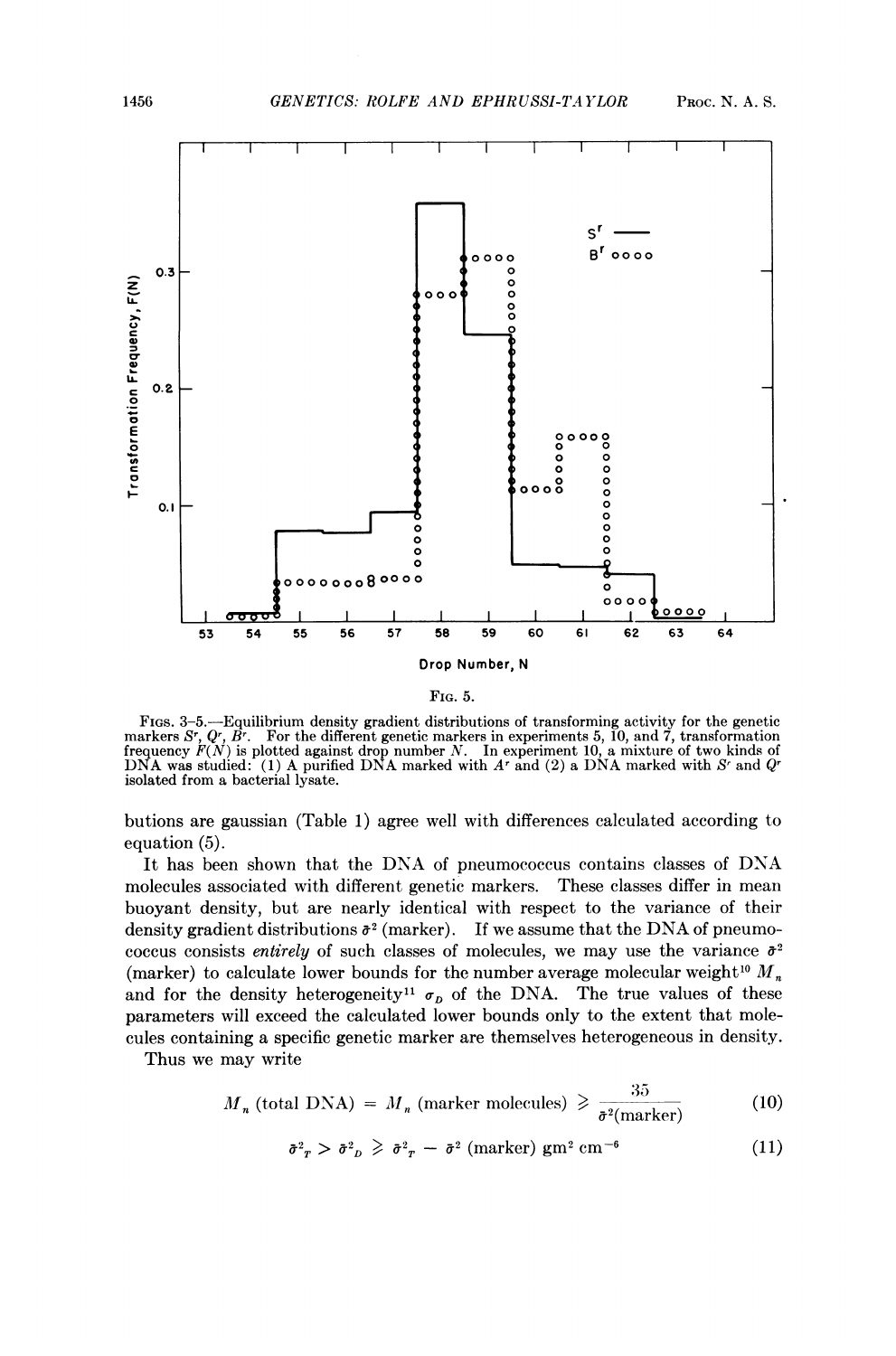

where  $\bar{\sigma}^2$  is the contribution of density heterogeneity to the total variance of the where  $\bar{\sigma}^2$ <sub>*p*</sub> is the contribution of density heterogeneity to the total variance of the DNA  $\bar{\sigma}^2$ <sub>*r*</sub>. Taking the observed value  $\bar{\sigma}^2$  (marker) = 3 × 10<sup>-6</sup> gm<sup>2</sup> cm<sup>-6</sup> we obtain

 $M<sub>n</sub> \geq 9 \times 10^6$ 

corrected to the sodium salt of DNA, but neglecting solvation effects.<sup>12</sup> Using values of  $\bar{\sigma}^2$  (P<sub>32</sub>) and  $\bar{\sigma}^2$  (S<sup>t</sup>) from experiment 8 (Table 1) and substituting in formula 11, we obtain

$$
2.35 \times 10^{-3} > \bar{\sigma}_D \ge 1.34 \times 10^{-3} \text{ gm cm}^{-3}
$$

Taking the density differences between DNA molecules containing different genetic markers as entirely due to differences in nucleotide composition, we use the relationship2

$$
\rho_{25\degree C} = 1.658 + 0.100 \; \text{GC} \; \text{gm} \; \text{cm}^{-3} \tag{12}
$$

where  $\rho_{25\degree C}$  is the buoyant density in CsCl at  $25\degree C$  and GC is the mole fraction of guanine-cytosine, to calculate the compositional differences between molecules containing the markers  $S^r$ ,  $B^r$ ,  $A^r$ , and  $Q^r$ . Similarly, we estimate the nucleotide compositional heterogeneity of the DNA from its heterogeneity in density.

Assuming a molecular weight of 9  $\times$  10<sup>6</sup>, molecules containing the marker S<sup>r</sup> have 12,000 nucleotide pairs; they have 50 more GC pairs than molecules marked with  $Q'$ , 120 more than those marked with  $B'$ , and differ in nucleotide composition from molecules containing  $A<sup>r</sup>$  by less than 10 GC pairs. For randomly constructed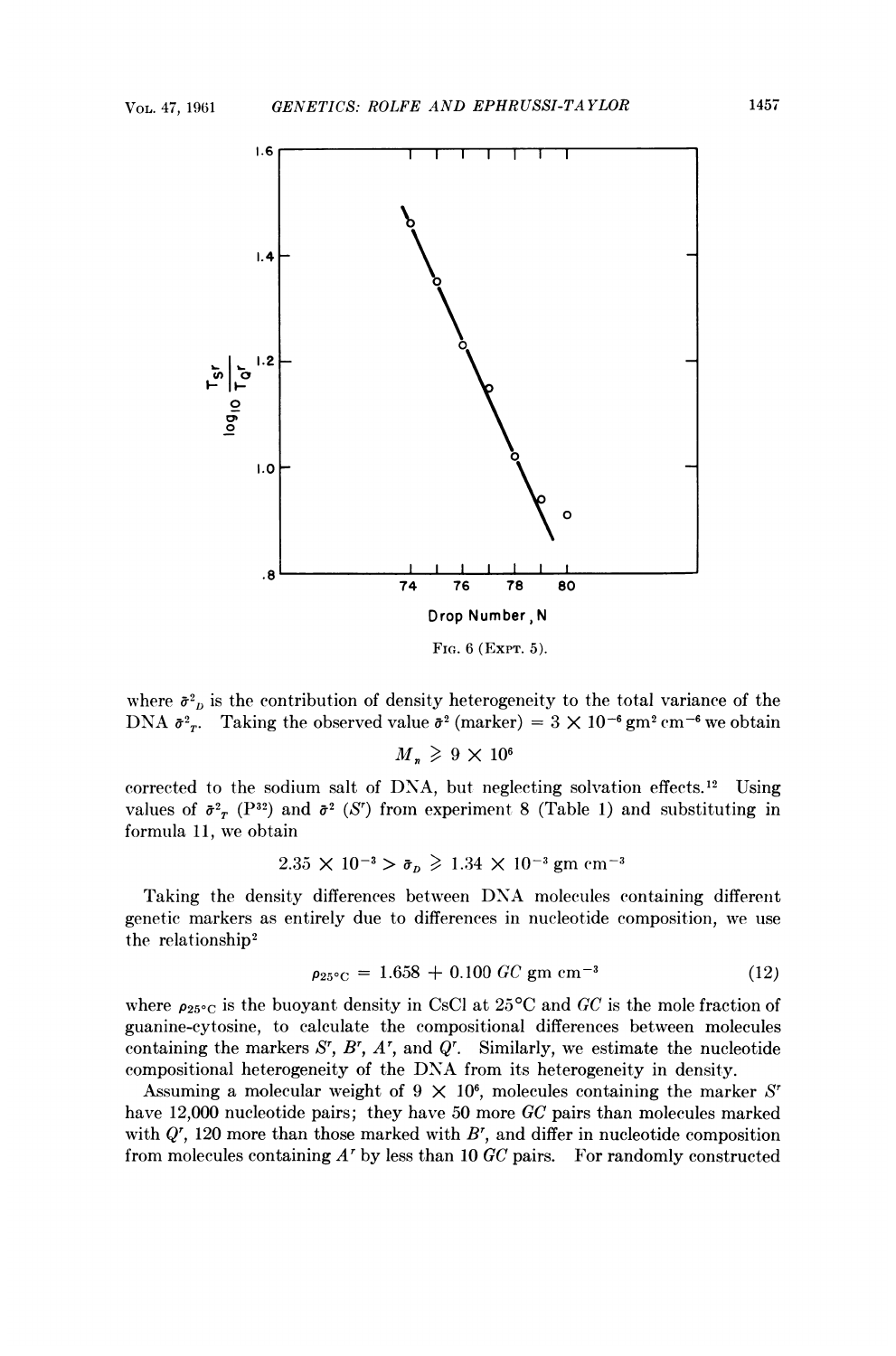

FIG. 7 (EXPT. 10).

molecules of this size (similar results also hold if  $M_n$  is greater than  $9 \times 10^6$ ) let us write<sup>13</sup>

> $n = 12,000$  nucleotide pairs probability of  $GC = 1 - (probability of AT) = 0.4 = p$ standard deviation =  $[np (1 - p)]^{1/2} = 53$  GC pairs/molecule

The standard deviation of <sup>53</sup> GC pairs for the random model is much less than <sup>a</sup> lower bound for the standard deviation calculated from the observed lower bound for the density heterogeneity of the DNA

> 2.34 per cent  $GC > S.D.$   $(GC) = 10 \sigma_D$  $\geq$  1.34 per cent GC or 160 GC pairs per molecule.

With respect to their own mean, the nucleotide compositions found for the markers studied have a standard deviation of only 64 guanine-cytosine pairs; however it is interesting that the observed compositions for the markers all lie on the guanine-cytosine-rich side of the total DNA distribution, with <sup>a</sup> mean composition differing from that of the total DNA by <sup>150</sup> GC pairs, or 1.3 per cent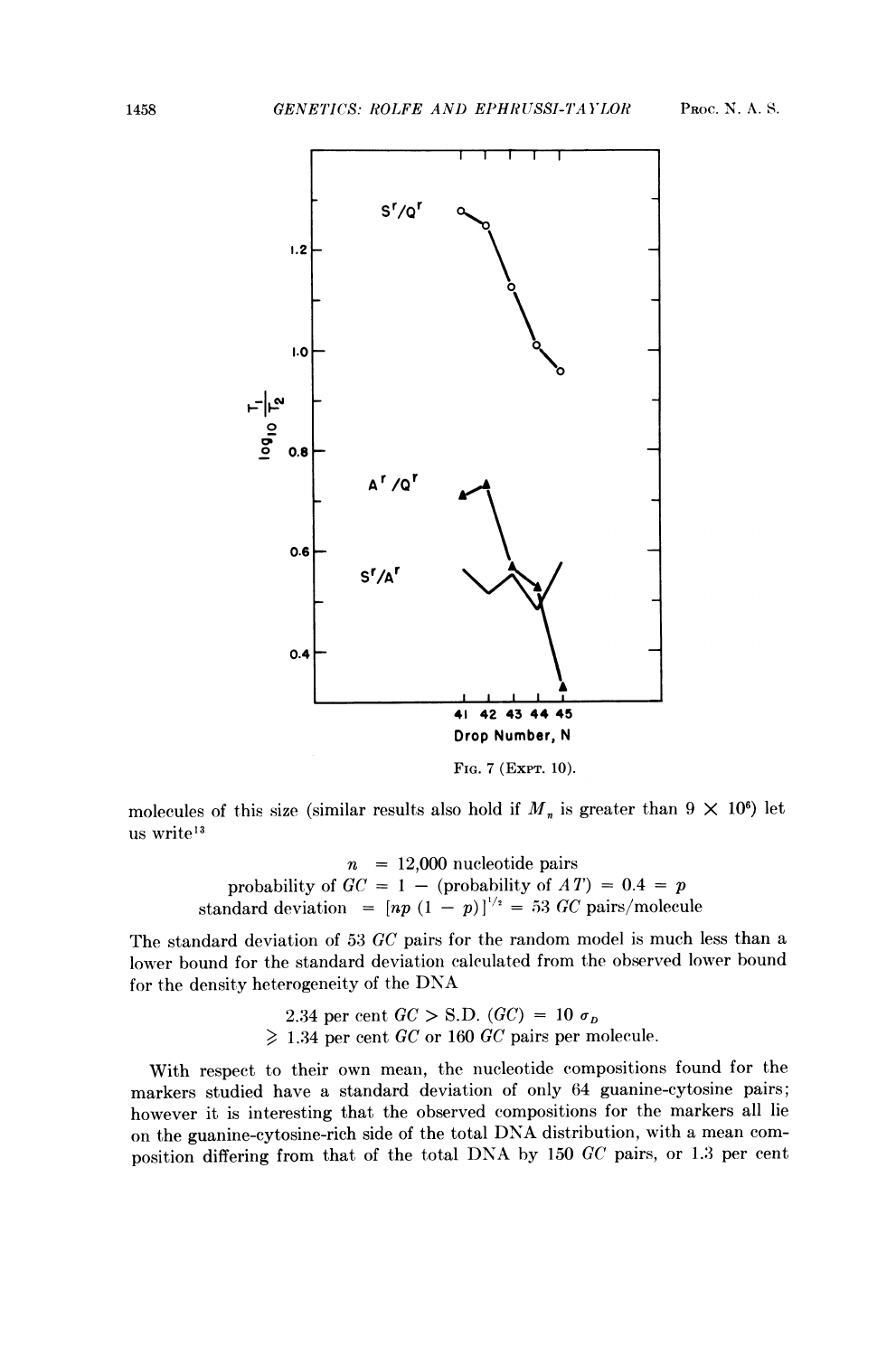

FIG. 8 (ExpTs. 7 AND 8).

FIGS. 6-8.-Logarithmic plots of ratios of numbers of transformants for pairs of genetic markers versus drop number for experiments 5, 10, 7, and 8.

guanine-cytosine. Let us assume that (1) the DNA molecules of pneumococcus that carry genetic information have the same mean composition as the bulk of the DNA and (2) the four markers studied represent <sup>a</sup> random sample of the total marker population. Using these assumptions, let us calculate  $P$ , the probability of observing the compositions found for the various genetic markers. There are two alternative ways of making the calculation, corresponding to two alternative ways of expressing the deviations of observed compositions for the markers from the mean composition for the DNA. The deviations (Table 2) may be expressed in terms of (1) the standard deviation observed for the distribution of nucleotide compositions among the DNA molecules (160 guanine-cytosine pairs per molecule), or in terms of (2) the calculated standard deviation for randomly constructed molecules (53 guanine-cytosine pairs per molecule). In each case  $P$  is the proba-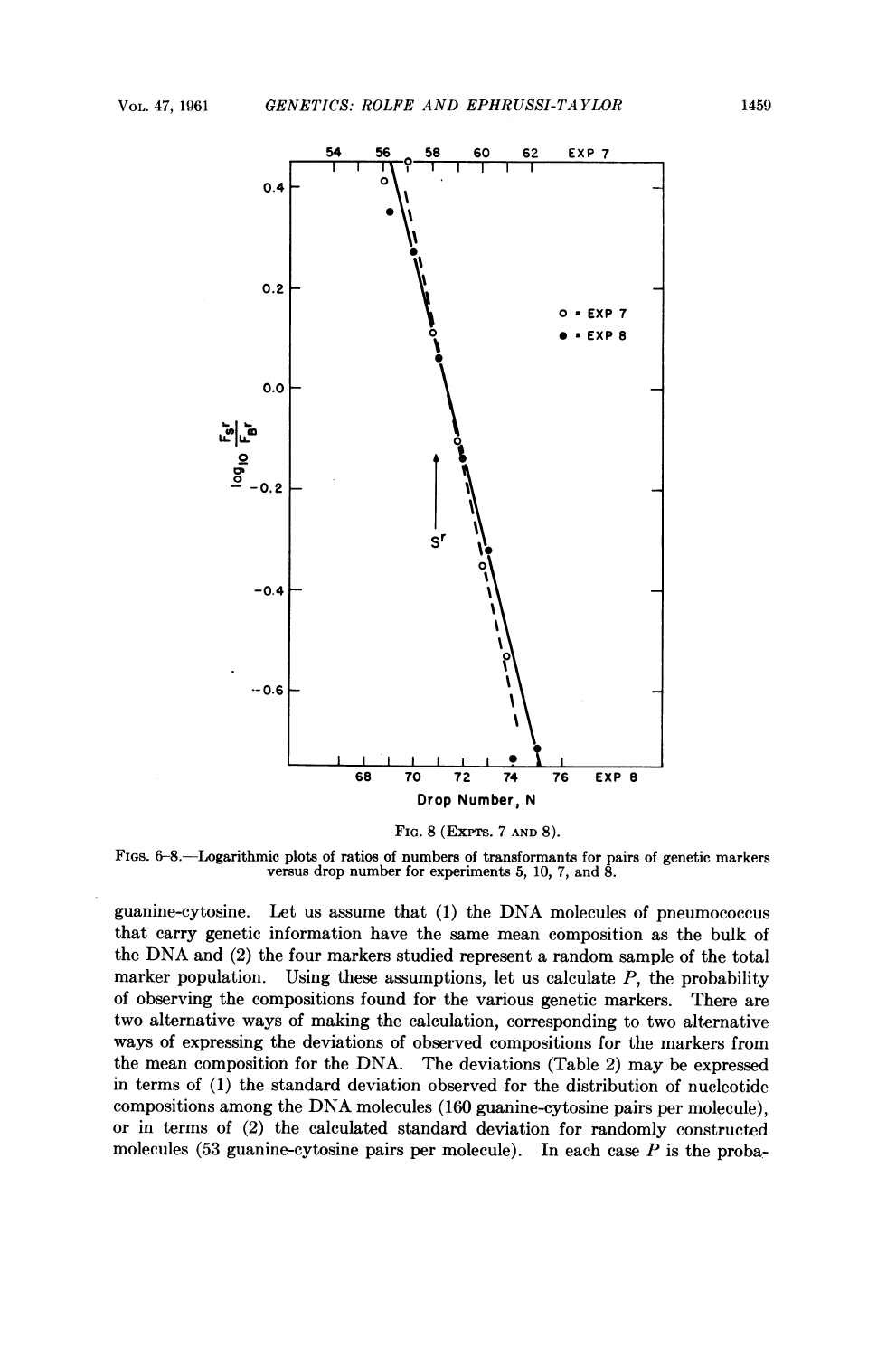|                   |                                                                                                                                   | Nucleotide Compositions of Molecules Containing Specific Genetic Markers in Pneumo-<br>COCCAL DNA; DEVIATIONS FROM MEAN COMPOSITION OF TOTAL PNEUMOCOCCAL DNA |                              |                                   |  |  |  |  |
|-------------------|-----------------------------------------------------------------------------------------------------------------------------------|---------------------------------------------------------------------------------------------------------------------------------------------------------------|------------------------------|-----------------------------------|--|--|--|--|
|                   | -Deviation from Mean DNA Composition in Units of-<br>Standard Deviation for the Distribution of<br><b>Nucleotide Compositions</b> |                                                                                                                                                               |                              |                                   |  |  |  |  |
| Genetic<br>marker | Mole fraction.<br>guanine-cytosine                                                                                                | Guanine-cytosine,<br>pairs per molecule                                                                                                                       | Observed in<br>the total DNA | Calculated from<br>a random model |  |  |  |  |
| $S^r$             | $+0.016$                                                                                                                          | $+190$                                                                                                                                                        | 1.2                          | 3.6                               |  |  |  |  |
| A'                | $+0.016$                                                                                                                          | $+190$                                                                                                                                                        | 1.2                          | 36                                |  |  |  |  |
| $B^r$             | $+0.006$                                                                                                                          | $+70$                                                                                                                                                         | 0.45                         | 1.3                               |  |  |  |  |
|                   | $+0.012$                                                                                                                          | $+140$<br>$\sim$ $\sim$ $\sim$                                                                                                                                | 0.9                          | 2.6                               |  |  |  |  |
|                   | .                                                                                                                                 |                                                                                                                                                               |                              |                                   |  |  |  |  |

TABLE <sup>2</sup>

bility that all of the marker compositions exceed the population mean by at least X standard deviations; thus in case 1,  $X = 0.45$  and P is less than 0.013 and in case 2,  $X = 1.3$  and P is less than 0.0001.

Mean  $+0.013$   $+150$  ... ... ...

Discussion.-These experiments demonstrate that the DNA molecules carrying a specific genetic marker have the following properties.

- (1) They are more homogeneous in buoyant density than the bulk of the DNA.
- (2) They have a mean density characteristic for the marker;<sup>14</sup> it differs from that for other unlinked markers and from that for the bulk of the DNA.
- (3) The variances of their density gradient distribution are essentially independent of the marker in question. The molecular weights obtained from the variances are in the range of values reported for the best preparations of pneumococcal DNA, as determined by sedimentation velocity studies.<sup>11</sup>

The experimental observations are inconsistent with <sup>a</sup> model for DNA composition in which (1) the genetic markers of pneumococcus are evenly distributed among its DNA molecules and (2) the nucleotide composition of <sup>a</sup> particular molecule is a random variable with a fixed, species-determined probability of occurrence for the guanine-cytosine pair.

It appears likely that the nucleotide composition of <sup>a</sup> DNA molecule containing a specific genetic marker is uniquely determined by the compositions of the genes of a definite linkage group comprising this molecule. This hypothesis will require modification if the existence of density heterogeneity in molecules containing the bryamycin marker is confirmed, and if in addition it can be shown that unlinked genes for the  $B^r$  phenotype are not present in the DNA. Finally it would be interesting to examine the nucleotide compositions of molecules containing other genetic markers of pneumococcus, to investigate the possibility that genetic information is confined to <sup>a</sup> special, guanine-cytosine rich fraction of the total DNA.

The authors are indebted to Professor Jean Weigle for helpful criticism of the manuscript.

\* Postdoctoral Fellow of the U. S. Public Health Service.

- t Contribution No. 2719.
- <sup>1</sup> Sueoka, N., Marmur, J., and Doty, P., Nature, 183, 1429 (1959).

<sup>2</sup> Rolfe, R., and Meselson, M., these PROCEEDINGS, 45, 1039 (1959).

<sup>3</sup> Sinsheimer, R. L., J. Molec. Biol., 1, 218 (1959).

<sup>4</sup> Crick, F. H. C., in Structure and Function of Genetic Elements, Brookhaven Symposia in Biology, No. 12 (1959).

<sup>6</sup> Sueoka, N., J. Molec. Biol., 3, 31 (1961).

<sup>6</sup> Weigle, J., Meselson, M., and Paigen, K., J. Molec. Biol., 1, 379 (1959).

<sup>7</sup> Kindly supplied by the Bristol Drug Company.

 $8$  Distributions for the marker  $B<sup>r</sup>$  differed importantly from those for the other markers. The variance of the  $B^r$  distribution was significantly larger than that for  $S^r$  in experiment 8, and in